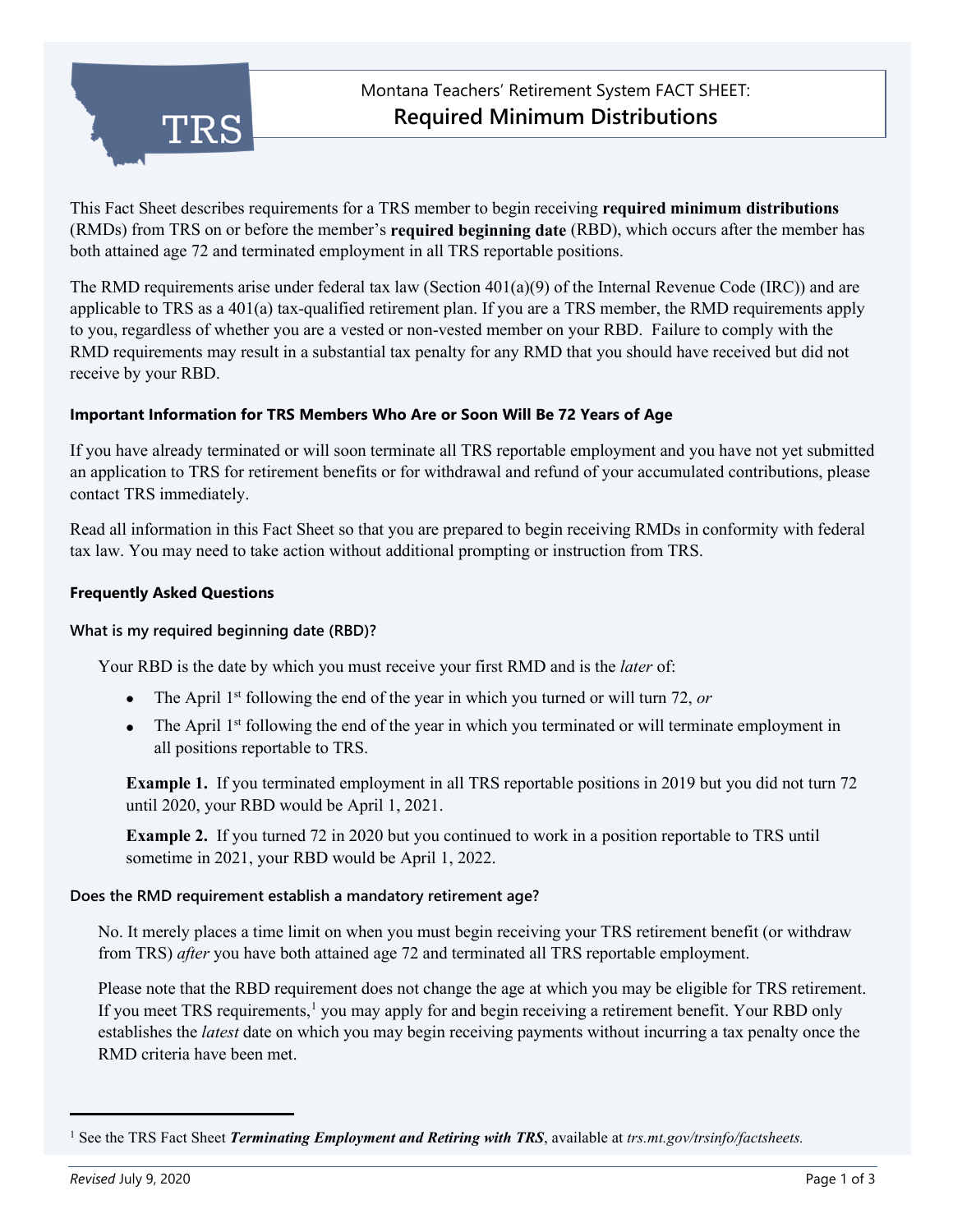# **How do I begin receiving RMDs from TRS?**

If you are a **vested member**, you will fulfill your RMD requirement:

- by applying for retirement and receiving your first monthly benefit payment on or before your RBD,
- Or
- by applying for withdrawal from TRS and receiving a lump-sum refund of your accumulated contributions account balance (your member contributions and interest) on or before your RBD.
	- o *Important Note:* Upon withdrawal from TRS you will forfeit your right (or the right of a joint annuitant or beneficiary on your behalf) to receive any retirement or death/survivor benefit from TRS. Your forfeited retirement benefit is guaranteed to be at least equal to your accumulated contributions account balance and may significantly exceed your account balance, as it is payable for your lifetime. As a rule of thumb, TRS retirees receive retirement benefits at least equal to their accumulated contributions account balance within approximately five years. TRS strongly advises that you give careful consideration and seek competent financial advice before deciding to withdraw from TRS as a vested member.

If you are a **non-vested member**, you are not eligible to receive a retirement benefit and will fulfill your RMD requirement by applying for withdrawal from TRS so that you receive a one-time, lump-sum refund of your accumulated contributions account balance on or before your RBD.

### **How do I apply for retirement or withdrawal?**

- **If you are a vested member who wants to receive a lifetime, monthly benefit:** Contact TRS to request an estimate(s) of benefits and an *Application for Retirement Allowance* as soon as you know you will terminate employment in all TRS reportable positions. You must complete and submit the application and all required supporting documentation to TRS by the March 1<sup>st</sup> preceding your RBD.
- **If you are a vested member who wishes to withdraw from TRS rather than receive a lifetime, monthly retirement benefit**: Contact TRS to request an *Application for Withdrawal* and an estimate of the retirement benefits you will forfeit. You must complete and submit the application and all required supporting documentation to TRS by the March 1<sup>st</sup> preceding your RBD. To ensure sufficient time for TRS to process your withdrawal and issue you a refund, you should request the application as soon as you know you will terminate all TRS reportable employment.
- **If you are a non-vested member:** Contact TRS to request an *Application for Withdrawal.* You must complete and submit the application and all required supporting documentation to TRS by the March 1<sup>st</sup> preceding your RBD. To ensure sufficient time for TRS to process your withdrawal and issue you a refund, you should request the application as soon as you know you will terminate all TRS reportable employment.

# **Will TRS notify me when I am about to reach my RBD?**

Not necessarily. Although TRS can readily determine when you will turn age 72, TRS may not know whether you have terminated employment in all TRS reportable positions as of that date.

For example, many TRS employers do not report service to TRS during the summer break, even though teachers may remain legally employed during that break. Many substitute teachers also have gaps of one or more months between teaching days while remaining on the employer's substitute teacher rolls. A non-tenured teacher may terminate employment with one TRS employer and then begin work with another TRS employer several months